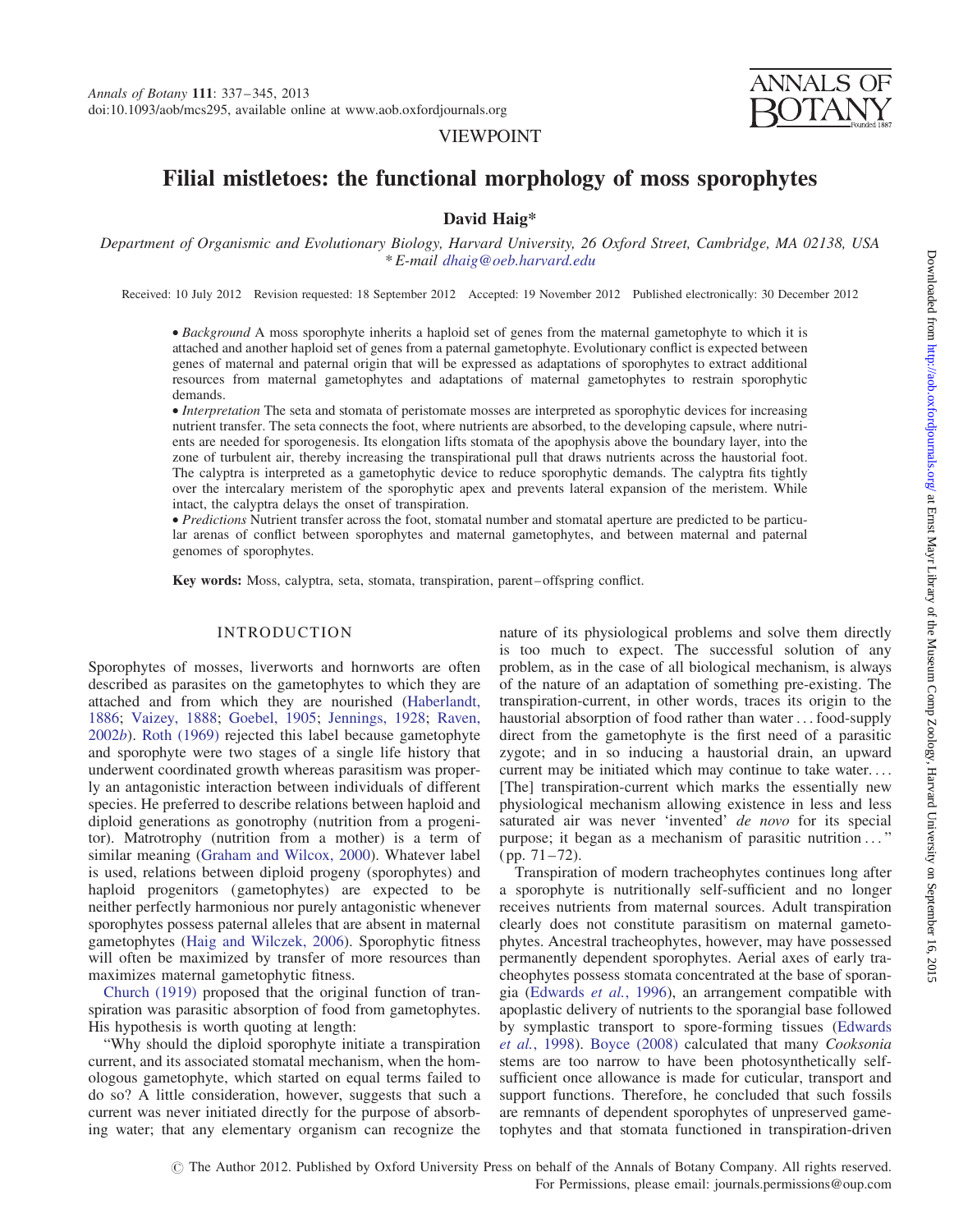transport of solutes to sporangia. Church's hypothesis thus receives some support from early tracheophytes. This paper proposes a role of transpiration in the 'parasitic' nutrition of the sporophytes of peristomate mosses.

## GENETIC CONFLICTS IN MOSS DEVELOPMENT

There are two ways to conceptualize genetic individuals (genets) when a sporophyte grows attached to a gametophyte. The more familiar is to recognize the two generations as distinct individuals. The less familiar is to recognize the maternal haploid genet as extending across the gametophyte-sporophyte boundary into the sporophyte. In the orthodox account, the boundary between genets separates diploid from haploid tissues. In the heterodox account, two haploid genets (mum and dad) are physically fused in the sporophyte but nevertheless maintain distinct genetic interests. All mum's genes are present in both generations and benefit from the same outcomes whether a particular gene is expressed in the gametophyte or sporophyte. By contrast, paternal genes are absent from mum and, for this reason, are subject to different selective forces from those experienced by maternal genes. Here, and in the remainder of this paper, I adopt the convention that haploid parents are mums and dads (monosyllabic) to distinguish them from diploid mothers and fathers (bisyllabic) of tracheophytes.

A sporophyte's maternal genome is transmitted in its entirety to all other sexual and asexual offspring produced by its mum, but the sporophyte's paternal genome may be absent from the mum's other offspring, either because these are produced asexually or because they are sired by a different dad. Therefore, genes of maternal origin will favour allocations of limited resources among multiple offspring that maximize mum's fitness, whereas genes of paternal origin will favour greater investment in their particular sporophyte at the expense of other sporophytes or asexual propagules produced by mum. Interactions between the generations are expected to exhibit a high degree of coordination, because a sporophyte and its mum have a mutual interest in each other's well-being, on account of the genes they share, but have divergent interests because sporophytes also inherit genes from dads ([Haig and](#page-7-0) [Wilczek, 2006\)](#page-7-0).

Three genetic factions with distinct interests can be identified in sporophyte genomes [\(Haig, 2006\)](#page-7-0). The first contains genes that are selected to maximize maternal fitness. These include genes that are expressed in the maternal gametophyte and maternally inherited genes expressed in the sporophyte, including genes on X chromosomes or in the genomes of maternally inherited organelles [\(McDaniel](#page-8-0) et al., 2007; [Natcheva](#page-8-0) [and Cronberg, 2007](#page-8-0)). Maternally expressed imprinted genes of the sporophyte also belong to this faction. The second contains genes that are selected to maximize paternal fitness. These include Y-linked genes and paternally expressed imprinted genes. The third contains unimprinted autosomal genes of the sporophyte. These genes evolve to favour a compromise between maternal and paternal interests.

From a genetic perspective, conflict between genes of maternal and paternal origin will play out partly between haploid and diploid tissues at the gametophyte–sporophyte interface and partly within diploid tissues of the sporophyte. From a phenotypic perspective, sporophytes are predicted to exhibit adaptations for overcoming maternal constraints on nutrient transfer and maternal gametophytes are predicted to possess adaptations for regulating resource transfer to sporophytes. These predictions extend the theory of parent-offspring conflict to the case of a diploid offspring nourished by a haploid parent ([Trivers, 1974;](#page-8-0) [Westoby and Rice, 1982;](#page-8-0) [Queller, 1983](#page-8-0); [Trivers and Burt, 1999;](#page-8-0) [Haig and Wilczek,](#page-7-0) [2006\)](#page-7-0).

## GAMETOPHYTE – SPOROPHYTE RELATIONS

The most recent common ancestor of extant mosses is much older than the most recent common ancestor of angiosperms. By this criterion, mosses encompass much greater phylogenetic diversity than flowering plants, including substantial variation in relations between gametophytes and sporophytes. This paper cannot adequately review that diversity. Therefore, I will often make general statements that are true of many taxa but not of all. Comparative studies, especially studies that seek to understand exceptions to general rules, will be an important means of testing ideas about intergenerational conflict presented in this paper.

Diploid development begins when an egg is fertilized and the resulting zygote divides to produce an embryo enclosed within the haploid epigonium. Sporophytes of most peristomate mosses possess an intercalary meristem that generates a seta between the foot and precursors of the future capsule (Fig. [1A](#page-2-0)). Mitotic divisions of this meristem promote elongation of the embryonic axis and thereby facilitate penetration of the foot into gametophytic tissues [\(Vaizey, 1888](#page-8-0); [Uzawa](#page-8-0) [and Higuchi, 2010](#page-8-0)). Downward penetration requires that the sporophyte elongates faster than the epigonium and that gametophytic tissues provide less resistance to expansion in the downward than upward direction. Setal elongation eventually causes the epigonium to rupture into two parts, an upper calyptra and lower vaginula. Subsequent elongation results in upward growth of the sporophyte carrying the calyptra aloft (Fig. [1](#page-2-0)B). The calyptra often remains tightly appressed to the apex of the sporophyte. Capsule maturation and sporogenesis occur only after the calyptra is split or shed.

Terminal differentiation of the intercalary meristem produces a region at the base of the developing capsule known as the neck or apophysis ([Kreulen, 1975](#page-7-0); [French and](#page-7-0) [Paolillo, 1975](#page-7-0)a). Stomata are restricted to the apophysis in many peristomate mosses [\(Valentine, 1839;](#page-8-0) [Haberlandt,](#page-7-0) [1914;](#page-7-0) [Paton and Pearce, 1957\)](#page-8-0). These stomata are initially occluded by the calyptra and a transpiration stream is not established until the calyptra is displaced from the apophysis.

Distinctive features of the development of peristomate mosses can be identified by comparisons with corresponding processes in liverworts and non-peristomate mosses. Sporophytes of liverworts complete spore maturation while enclosed within the epigonium, close to the source of maternal nutrients. Mature capsules of most liverworts are then elevated on a short-lived sporophytic seta produced by elongation of existing cells without cell division. The epigonium is ruptured by setal elongation as the capsule is elevated for spore dispersal. Neither gametophytes nor sporophytes of liverworts possess stomata.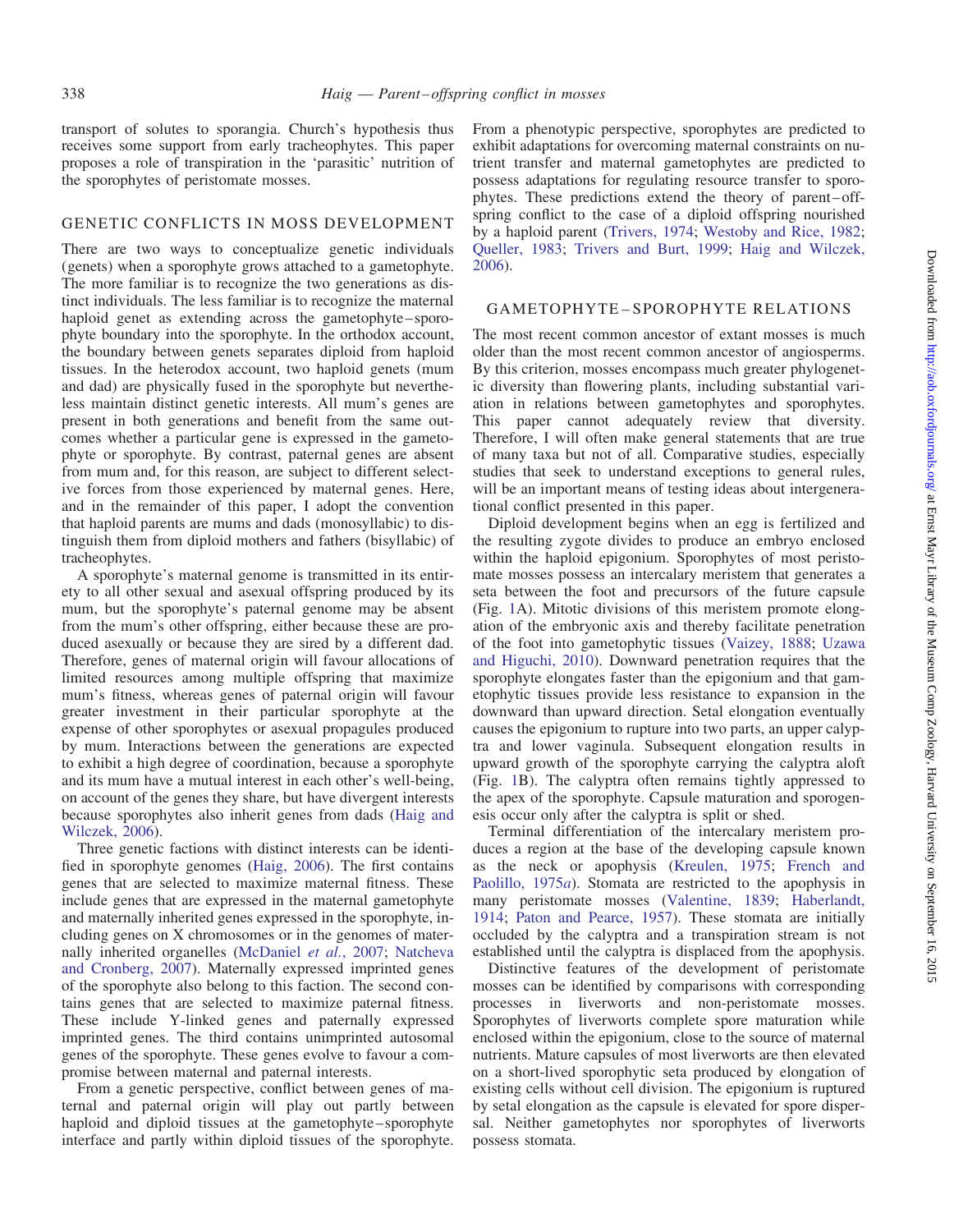<span id="page-2-0"></span>

FIG. 1. (A) Longitudinal section of developing sporophyte and associated gametophytic structures (Phascum cuspidatum, modified from [Roth, 1969](#page-8-0)). Gametophytic structures are labelled on the left and sporophytic structures on the right. (B) Habit of Polytrichum commune (modified from [Goebel, 1905](#page-7-0)). The leafy gametophyte bears two sporophytes. The sporophyte on the left retains its gametophytic calyptra whereas the sporophyte on the right has shed its calyptra.



FIG. 2. Phylogeny of major groups of mosses with the presence of stomata indicated by open circles. Taxa in which the sporophyte is enclosed within the epigonium until after meiosis are underlined. (A) Hypothesis in which there is a single origin of stomata from which pseudostomata of Sphagnum were derived. (B) Hypothesis in which stomata evolved twice and in which pseudostomata are not homologous to stomata.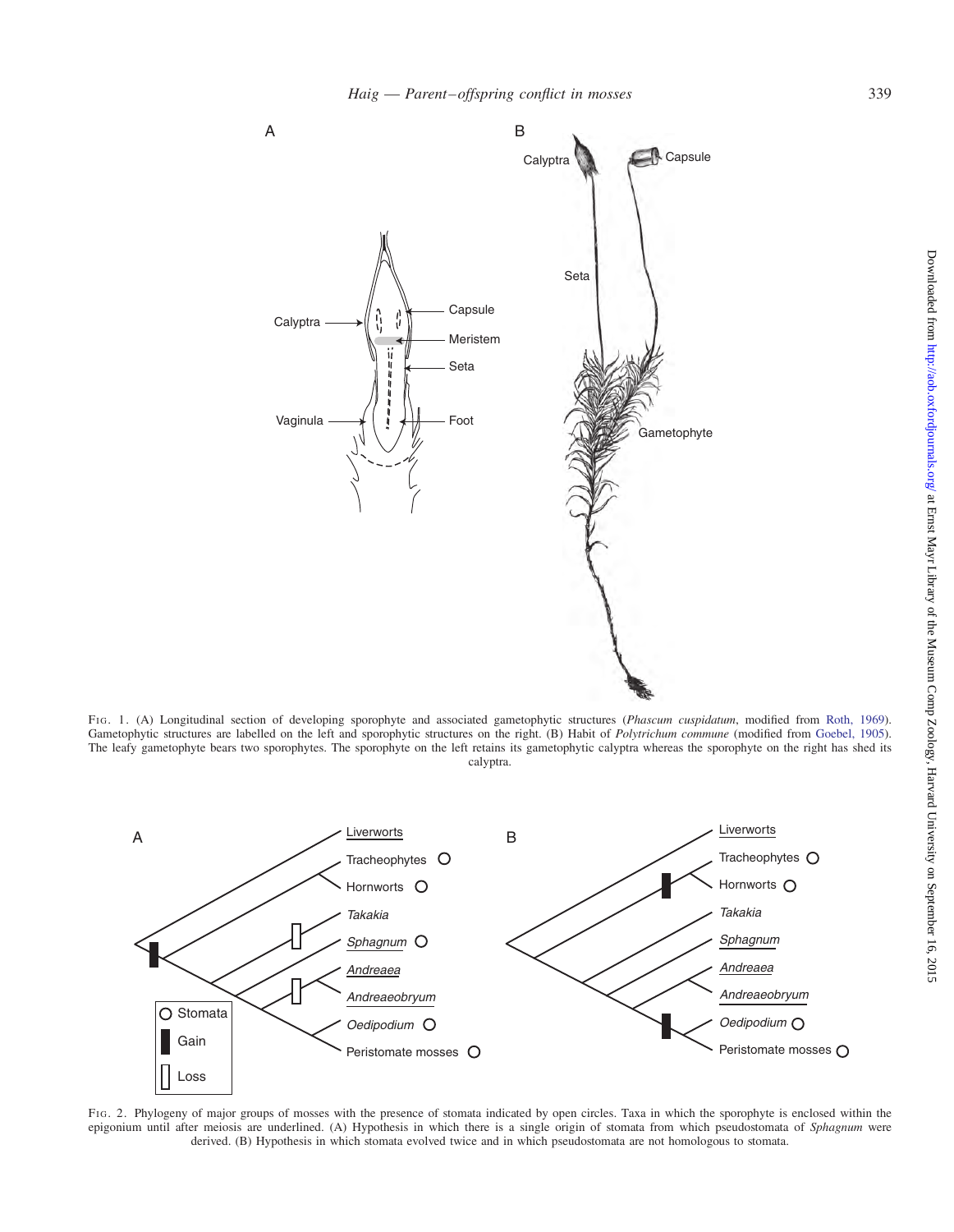Sporophytes of Sphagnum, Andreaea and Andreaeobryum also develop enclosed within the epigonium until late in spore maturation. Mature capsules of Sphagnum and Andreaea are then elevated on a gametophytic pseudopodium whereas capsules of Andreaeobryum are elevated on a short sporophytic seta that resembles the setae of liverworts before cell elongation more than the setae of peristomate mosses ([Steere and Murray, 1976;](#page-8-0) [Murray, 1988](#page-8-0)). Andreaea and Andreaeobryum lack stomata at all stages of their life cycle. Spore capsules of Sphagnum bear numerous pseudostomata but these lack open pores and do not function in transpiration ([Boudier, 1988](#page-7-0); Cox et al.[, 2004;](#page-7-0) [Duckett](#page-7-0) et al., 2009 $a$ ). The capsules of these mosses (and liverworts) develop enclosed within the epigonium until immediately prior to spore dispersal. Therefore, the absence of stomata-associated transpiration makes functional sense.

Capsules of Takakia rupture the epigonium and are elevated on a sporophytic seta before meiosis ([Renzaglia](#page-8-0) et al., 1997). In this sense, Takakia resembles peristomate mosses. However, its sporophyte lacks stomata. Sporophytes of Oedipodium possess numerous stomata on an elongated neck, or pseudoseta, and capsules are exposed prior to maturity [\(Crum,](#page-7-0) [2007;](#page-7-0) [Shimamura and Deguchi, 2008\)](#page-8-0).

The calyptra of peristomate mosses is typically a robust, tightly fitting structure that covers the capsule-forming part of the sporophyte. A structure that corresponds to a calyptra (i.e. an upper detached part of the epigonium) has a variable form in other mosses. Calyptras of Sphagnum and Andreaea are relatively flimsy whereas calyptras of Andreaeobryum and Takakia are more substantial structures; the former covers the entire capsule, the latter the upper part of the capsule only ([Braithwaite, 1893;](#page-7-0) [Schofield, 1985;](#page-8-0) [Smith and Davison,](#page-8-0) [1993;](#page-8-0) [Renzaglia](#page-8-0) et al., 1997). Calyptras of Andreaeobryum and Takakia can be removed without adverse effects on sporophyte development ([Murray, 1988;](#page-8-0) [Renzaglia](#page-8-0) et al., 1997). The calyptra of Oedipodium is small and readily detached ([Crum, 2007\)](#page-7-0).

Figure [2](#page-2-0) presents a phylogenetic hypothesis of relations among major embryophyte taxa (based on [Chang and](#page-7-0) [Graham, 2011\)](#page-7-0) onto which the presence of stomata are mapped. Liverworts form a clade sister to all other embryophytes with mosses sister to a hornwort –tracheophyte clade, and hornworts sister to tracheophytes (Qiu et al.[, 2007\)](#page-8-0). Molecular data suggest Oedipodium is the sister group of peristomate mosses (Cox *et al.*[, 2004](#page-7-0)) although this has been disputed on morphological grounds [\(Ligrone and Duckett, 2011\)](#page-7-0).

There are at least three competing scenarios of the evolutionary origin of stomata. (1) Stomata have a single origin in a common ancestor of mosses and the hornwort –tracheophyte clade ([Ligrone](#page-8-0) et al., 2012). Recent discoveries of shared mechanisms of stomatal control in mosses and tracheophytes have been interpreted as supporting this hypothesis ([Bowman,](#page-7-0) [2011](#page-7-0); [Chater](#page-7-0) et al., 2011; Fig. [2A](#page-2-0)). This scenario implies secondary loss of stomata in Takakia, Andreaea and Andreaeobryum, and loss of a stomatal role in transpiration in Sphagnum. (2) Stomata evolved twice: once in an ancestor of peristomate mosses and once in an ancestor of hornworts and tracheophytes (Cox et al.[, 2004;](#page-7-0) [Duckett](#page-7-0) et al., 2009a; Fig. [2B](#page-2-0)). In this scenario, pseudostomata of Sphagnum and stomata of other mosses are not homologous. (3) Stomata of hornworts and tracheophytes are not homologous [\(Pressel](#page-8-0) et al.[, 2011](#page-8-0)). This implies at least three origins of stomata. The resolution of this question – of one or more origins of stomata – or revisions of the phylogenetic hypothesis of Fig. [2](#page-2-0) should not substantially affect the functional arguments of subsequent sections.

#### STOMATA AND SETAE

Setae position capsules above the boundary layer of still air and thereby facilitate long-distance dispersal of spores ([Niklas, 2000](#page-8-0); [Raven, 2002](#page-8-0)a). The capsules of liverworts, Sphagnum, Andreaea and Andreaeobryum are elevated on setae or pseudopodia only after spores are mature. Why should peristomate mosses elongate their seta before spore maturation, distancing the developing spores from their source of nutrition, and placing them in a more desiccating environment? The paradox deepens when it is noted that the ephemeral seta of liverworts is produced at less cost than the more robust seta of mosses.

The paradox is resolved if setal elongation enhances spore nutrition. The moss seta can be compared with a waxed drinking straw that functions as a low-resistance conduit for water transport from the foot, where nutrients are absorbed, to the developing capsule, where nutrients are unloaded for sporogenesis. Setal elongation lifts the stomata of the apophysis above the boundary layer, thereby increasing evaporative water loss and strengthening the transpirational pull that draws maternal nutrients across the haustorial foot. Sporophytes suck.

Stomatal function is commonly viewed as mediating a tradeoff between influx of  $CO<sub>2</sub>$  (benefit) and efflux of water vapour (cost). However, evaporative water loss may benefit sporophytes if transpiration brings nutrients to the developing capsule ([Ligrone and Gambardella, 1988\)](#page-7-0). Transpiration could serve both functions, delivery of nutrients and maintenance of high rates of carbon fixation, but one can ask what is the relative importance of these processes in any particular case. If the principal function of transpiration is to replace water lost as a side-effect of photosynthesis, then natural selection will promote efficient use of water relative to amount of carbon fixed. If, on the other hand, its principal function is to draw nutrients from the maternal gametophyte, then water use will be profligate relative to photosynthetic carbon gain.

Moss sporophytes are covered by a waxy cuticle on all surfaces except the foot ([Vaizey, 1887\)](#page-8-0). Stomata regulate the exchange of gases between the atmosphere and internal spaces of the apophysis by opening and closing pores in this otherwise impermeable epidermis. Even if the support of photosynthesis is a major function of transpiration, the theory of parent–offspring conflict predicts that moss sporophytes should maintain open stomata beyond the point that is optimal for maternal fitness. An analogy with hemiparasitic angiosperms and their hosts is useful. Stomata of hemiparasites are able to remain open when host stomata close because the costs of parasite transpiration are borne by the host. In this way, a hemiparasite can continue to photosynthesize when its host's stomata close to cope with parasite-exacerbated water stress. Parasites gain additional advantages of maintaining open stomata if nutrients are obtained via the transpiration stream (Press et al.[, 1988;](#page-8-0) Shen et al.[, 2006](#page-8-0)). Moss stomata, like the stomata of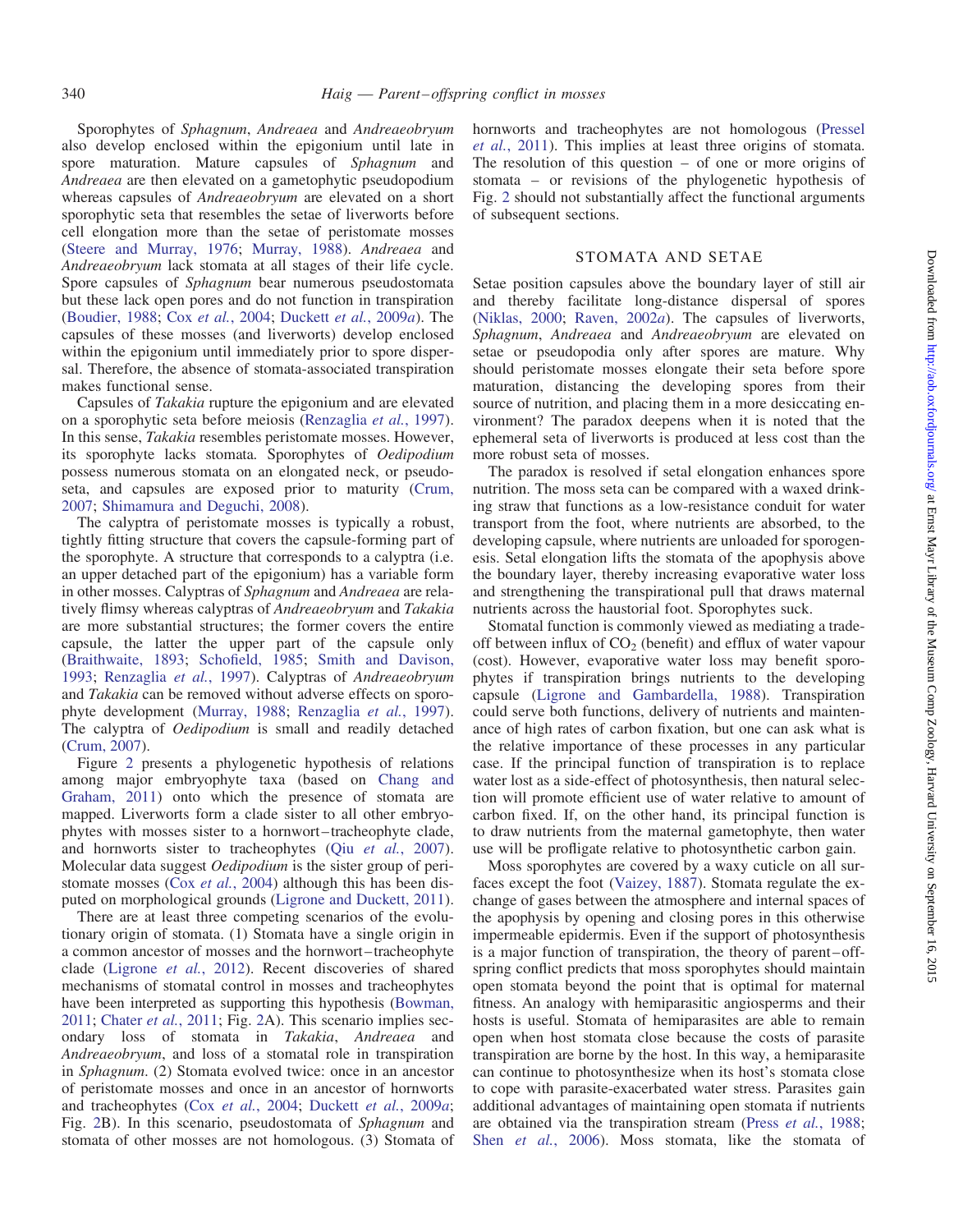hemiparasites (Press *et al.*[, 1988\)](#page-8-0), are often open at night [\(Paton and Pearce, 1957](#page-8-0); [Garner and Paolillo, 1973;](#page-7-0) [Renzaglia](#page-8-0) et al., 2007) and close only when the capsule itself starts to dehydrate ([Paton and Pearce, 1957\)](#page-8-0). Moss sporophytes remain turgid as gametophytes wilt [\(Vaizey, 1887\)](#page-8-0).

Desiccation of the capsule in preparation for spore dispersal has been proposed to be the original function of stomata with regulation of gas exchange acquired as a secondary function early in the history of land plants [\(Duckett](#page-7-0) *et al.*, 2009*a*). The proportion of permanently open stomata increases as capsules of Funaria hygrometrica mature, contributing to desiccation of the capsule prior to release of spores [\(Garner and](#page-7-0) [Paolillo, 1973](#page-7-0)). Pseudostomata of Sphagnum are the primary site of water loss before discharge of the desiccated capsule [\(Duckett](#page-7-0) et al., 2009a). Hornwort stomata open once and then remain open as the capsule desiccates [\(Lucas and](#page-8-0) [Renzaglia, 2002;](#page-8-0) [Duckett](#page-7-0) et al., 2009b; [Pressel](#page-8-0) et al., 2011).

Capsule desiccation may be the primary function of stomata of hornworts and pseudostomata of Sphagnum because vapour loss in these taxa is not replaced by transpiration. Stomata may also play an important role in desiccation during the final stages of capsule maturation of peristomate mosses, a process that would be facilitated by interruption of transpiration. However, the maintenance of transpiration at earlier stages of development suggests stomata serve some other function at these stages.

#### BORDER ZONES

There are two disjunct interfaces between maternal and offspring tissues after rupture of the epigonium. At one end of the sporophyte, the foot is embedded in the vaginula (basal interface) whereas, at the other end, the future capsule and intercalary meristem are enclosed by the calyptra (distal interface). Interactions at both interfaces are expected to show traces of a mixed history of conflict and collaboration, analogous to the interplay of conflict and cooperation in mammalian placentas ([Haig, 1993,](#page-7-0) [2010\)](#page-7-0).

#### Basal interface

Moss placentas have attracted much recent interest with particular attention paid to the distribution of 'transfer cells' [\(Ligrone and Gambardella, 1988;](#page-7-0) [Ligrone](#page-8-0) et al., 1993; [Frey](#page-7-0) et al.[, 2001](#page-7-0)). Transfer cells are defined by the presence of wall ingrowths that increase a cell's surface area to volume ratio (i.e. the ratio of plasma membrane to cytoplasm) and are believed to facilitate rapid secretion into, or rapid absorption from, the placental space ([Gunning and Pate, 1969;](#page-7-0) [Browning and Gunning, 1979](#page-7-0)a). Most mosses have transfer cells on both sides of the placenta. Placentas of Andreaea, Andreaeobryum and Polytrichales possess sporophytic transfer cells, but not gametophytic transfer cells, and Sphagnum has transfer cells on neither side of the placenta. [Ligrone](#page-8-0) et al. [\(1993\)](#page-8-0) commented that this variation 'has no obvious (or even obscure) functional meaning'.

Without knowing what transfer cells secrete, and what they absorb, their function is difficult to interpret in terms of either intergenerational cooperation or conflict. The theory of parent– offspring conflict suggests sporophytic transfer cells might secrete substances that increase sporophytic access to maternal resources whereas gametophytic transfer cells might, in some circumstances, secrete substances that inhibit actions of sporophytic factors.

Limited data exist on the function of sporophytic transfer cells. The gradient of cellular degeneration in advance of the foot of Funaria hygrometrica suggests the secretion of hydrolytic enzymes. Excised sporophytes of this species absorb sucrose and glucose from the medium, and rapidly convert glucose to sucrose ([Browning and Gunning, 1979](#page-7-0)a, [b](#page-7-0), [c](#page-7-0)). Excised haustoria of Polytrichum formosum acidify the medium, generating a proton gradient, which is used to drive uptake of amino acids [\(Caussin](#page-7-0) et al., 1983; [Renault](#page-8-0) et al., [1989\)](#page-8-0).

If the principal function of sporophytic transfer cells is to extract resources from maternal gametophytes then one might predict conflict between maternal and paternal genomes within sporophytes over their development. Transfer cells, however, are reported from apogamous sporophytes of Physcomitrium coorgense [\(Lal and Narang, 1985\)](#page-7-0). This seems to argue against a major role of imprinted genes in the development of sporophytic transfer cells because apogamous sporophytes develop without a paternal genome.

Even less is known about the function of gametophytic transfer cells. The vaginula of Funaria fills with water when the sporophyte is removed [\(Bopp and Weniger, 1971](#page-7-0)), possibly an osmotic response to solutes secreted by gametophytic transfer cells. Auxotrophic mutants of Physcomitrella patens growing on supplemented media provide evidence of a barrier to free transport of metabolites from maternal gameto-phytes to early embryos ([Courtice](#page-7-0) et al., 1978). In these experiments, mutants growing on supplemented media were vigorous and cross-fertile but self-sterile. Therefore, metabolites moved freely from the medium into gametophytes but not from gametophytes to young embryos. Cross-fertility showed that viable gametes were formed and that sporophytes could develop if the mutant maternal allele of sporophytes was complemented by a wild-type allele from dad.

The placental space is littered with cellular debris as cell walls disintegrate in advance of the sporophytic foot [\(Browning and Gunning, 1979](#page-7-0)a; Frey et al.[, 2001](#page-7-0); [Uzawa](#page-8-0) [and Higuchi, 2010\)](#page-8-0). This gross morphology suggests the aftermath of a struggle between the generations. One might argue that maternal gametophytes facilitate 'creative destruction' to nourish their offspring, but similar cell death is not observed when gametophytes supply nutrients to asexual propagules such as gemmae [\(Ligrone](#page-8-0) et al., 1996) nor in the placenta of ferns where cells of the two generations are closely interdigi-tated ([Ligrone](#page-8-0) et al., 1993; [Duckett and Ligrone, 2003](#page-7-0)). [Haig](#page-7-0) [and Wilczek \(2006\)](#page-7-0) have suggested this difference may be explained by reduced intergenerational conflict in ferns (relative to mosses) because a fern mum is committed to a single sporophyte and lacks other options for reproductive investment, whereas a moss mum may invest in multiple sporophytes as well as asexual progeny.

Considerable variation exists in the depth to which the sporophytic foot penetrates maternal tissues ([Roth, 1969;](#page-8-0) [Ligrone](#page-8-0) et al., 1993; [Uzawa and Higuchi, 2010\)](#page-8-0). The presence or absence of barriers to unfettered flow between maternal and offspring tissues is also variable. Apoplastic continuity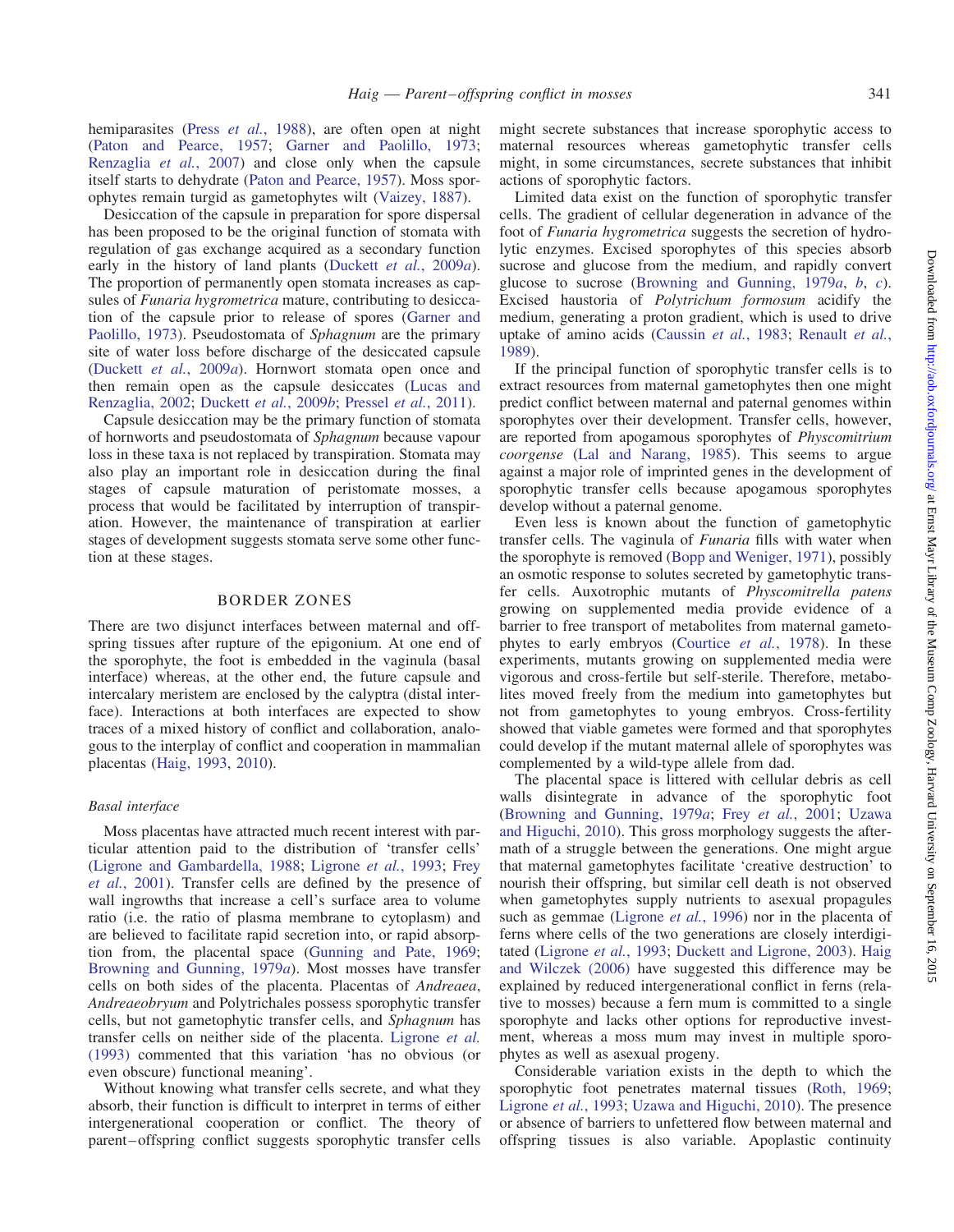between gametophytic and sporophytic hydroids is present in Bryum capillare ([Ligrone and Gambardella, 1988\)](#page-7-0) and Funaria hygrometrica [\(Browning and Gunning, 1979](#page-7-0)c) whereas the two sets of hydroids are separated by a layer of sporophytic transfer cells in Timmiella barbuloides ([Ligrone](#page-8-0) et al.[, 1982](#page-8-0)). The foot does not penetrate as far as the maternal vascular strand in other mosses ([Uzawa and Higuchi, 2010](#page-8-0)).

The foot of *Funaria hygrometrica* is regionally differentiated with a basal part, consisting of an epidermis with weakly developed wall ingrowths plus a central core of hydroids, embedded in the central vascular strand of the gametophyte. This region appears specialized for water uptake and apoplastic transport. Above this region, epidermal cells have strongly developed wall ingrowths and lie adjacent to vaginular cells with similar ingrowths. At this level, plasmodesmata connect epidermal cells of the foot to each other and to the parenchymatous cortex present between epidermis and hydroids. This region appears specialized for nutrient uptake from the vaginula and symplastic transport. As the foot grades into the basal seta, epidermal cells lose wall ingrowths and surround a core of stereids, leptoids and hydroids [\(Wiencke and](#page-8-0) [Schulz, 1975,](#page-8-0) [1978;](#page-8-0) [Schulz and Wiencke, 1976](#page-8-0)).

#### Distal interface

The upper part of the epigonium of *Sphagnum* is torn irregularly as the capsule expands [\(Valentine, 1837;](#page-8-0) [Boudier, 1988\)](#page-7-0). The calyptra of most peristomate mosses, by contrast, is a robust structure that separates from the vaginula along a regular line of abscission. In Funaria hygrometrica, the calyptra remains alive for months after its separation from the rest of the maternal gametophyte ([True, 1906\)](#page-8-0). In this section I will discuss protective and morphogenetic roles that have been ascribed to the calyptra, before considering how these purported functions interact with the conflicting interests of maternal and paternal genomes.

Sporophyte development takes place partially or completely enclosed within the epigonium and its descendant parts, the calyptra and vaginula. Earlier separation of the calyptra would result in shallower penetration of the foot into maternal tissues, and setal elongation accelerates once the calyptra separates from the vaginula, just as capsule expansion accelerates once the constraining bonds of the calyptra are broken. Thus, a sporophyte's external form can be moulded by variation in the resistance of gametophytic tissues to sporophytic expansion.

Funaria hygrometrica is by far the best-studied species with respect to calyptral effects on development. Its calyptra is 2– 5 mm long with a distal rostrum, an enlarged sac-like middle, and a short basal collar that clasps the seta tightly. The intercalary setal meristem is initially located within the close-fitting rostrum. Apical expansion begins when the sporophytic apex is withdrawn from the rostrum into the calyptral sac. The apophysis expands first, with differentiation of stomata, followed by expansion of the capsule and rupture of the calyptra ([True, 1906;](#page-8-0) [Garner and Paolillo, 1973](#page-7-0); [Paolillo, 1968](#page-8-0); [French](#page-7-0) [and Paolillo, 1975](#page-7-0)a, [b](#page-7-0), [c](#page-7-0), [1976](#page-7-0); Budke et al.[, 2011\)](#page-7-0).

The seta of *Funaria* bends to gain leverage for withdrawal of the sporophytic apex from the calyptral rostrum [\(True,](#page-8-0) [1906;](#page-8-0) [Paolillo, 1968](#page-8-0); similar bending of the seta accompanies rupture of the calyptra of Pohlia nutans, see fig. 4 of [Kreulen,](#page-7-0) [1975\)](#page-7-0). Interactions between the calyptra and sporophyte may not be purely physical, however. [Oehlkers and Bopp \(1957\)](#page-8-0) isolated mutants causing premature withdrawal of the sporophyte from the rostrum. This effect was determined by the calyptra's genotype, not the sporophyte's, and was absent when calyptras were killed and then replaced.

Experimental manipulations provide direct evidence of a morphogenetic role of the calyptra in shaping young sporophytes. [Bopp \(1957\)](#page-7-0) reported extensive experiments on the removal and replacement of the calyptra of Funaria hygrometrica. The intercalary meristem of the sporophyte was closely appressed to the inner surface of the calyptra. When the calyptra was replaced by a slightly larger calyptra from the same or a different species, the meristem broadened until it tightly fitted the calyptra. Setal thickening was similarly inhibited by calyptras that had been boiled in alcohol or distilled water before being replaced on the sporophyte. When the tip of a calyptra was cut off, the setal meristem broadened as soon as it had been pushed through the open end of the calyptra. Growth-inhibitory substances were also detected in calyptras, but Bopp's experiments indicated that the mechanical constraint provided by the calyptra was sufficient to prevent setal thickening. Removal of the calyptra and broadening of the seta increased transpiration through the seta ([Bopp and](#page-7-0) [Stehle, 1957\)](#page-7-0).

Bopp's experiments were replicated by [French and Paolillo](#page-7-0) [\(1975](#page-7-0)b, [c](#page-7-0), [1976](#page-7-0)), with similar results and conclusions. Capsule expansion was accelerated when calyptras were removed from older sporophytes whereas removal from younger sporophytes resulted in prolonged intercalary growth without differentiation of a capsule. The meristem expanded laterally when the calyptra was removed with an increase in the number of meristematic cells in transverse sections. Stomata are usually oriented with their long axis parallel to the sporophytic axis but stomatal orientation was random when calyptras were removed before division of guard cell mother cells. These effects of the calyptra on sporophyte development were determined largely by mechanical restraints because substitution of killed, chemically extracted, calyptras allowed normal growth and capsule expansion.

Experimental results in Funaria cannot be generalized to all peristomate mosses. Removal of the calyptra has variable effects among species ([Bopp, 1956\)](#page-7-0). Physcomitrella patens and Pyramidula tetragona both belong to the Funariaceae and both possess short setae. The calyptra of Physcomitrella is loosely connected to the sporophyte and easily removed without morphogenetic effects (Hohe  $et$  al.[, 2002\)](#page-7-0) whereas the inflated calyptra of Pyramidula tetragona never separates from the vaginula and the sporophyte matures within an intact epigonium (Kara et al.[, 2008](#page-7-0)). Excised sporophytes of Mnium cuspidatum never form capsules if the calyptra is retained but often form capsules if the calyptra is removed ([Lowry, 1954](#page-8-0)). The calyptra of Polytrichum juniperinum splits along one side and thus determines the plane of bilateral symmetry of the capsule. If the calyptra is prematurely removed, there is minimal thickening of the seta but capsules develop with radial symmetry ([Paolillo, 1968\)](#page-8-0). Capsules of Atrichum rhystophyllum are malformed when the calyptra splits at atypical locations [\(Suzuki, 1982\)](#page-8-0).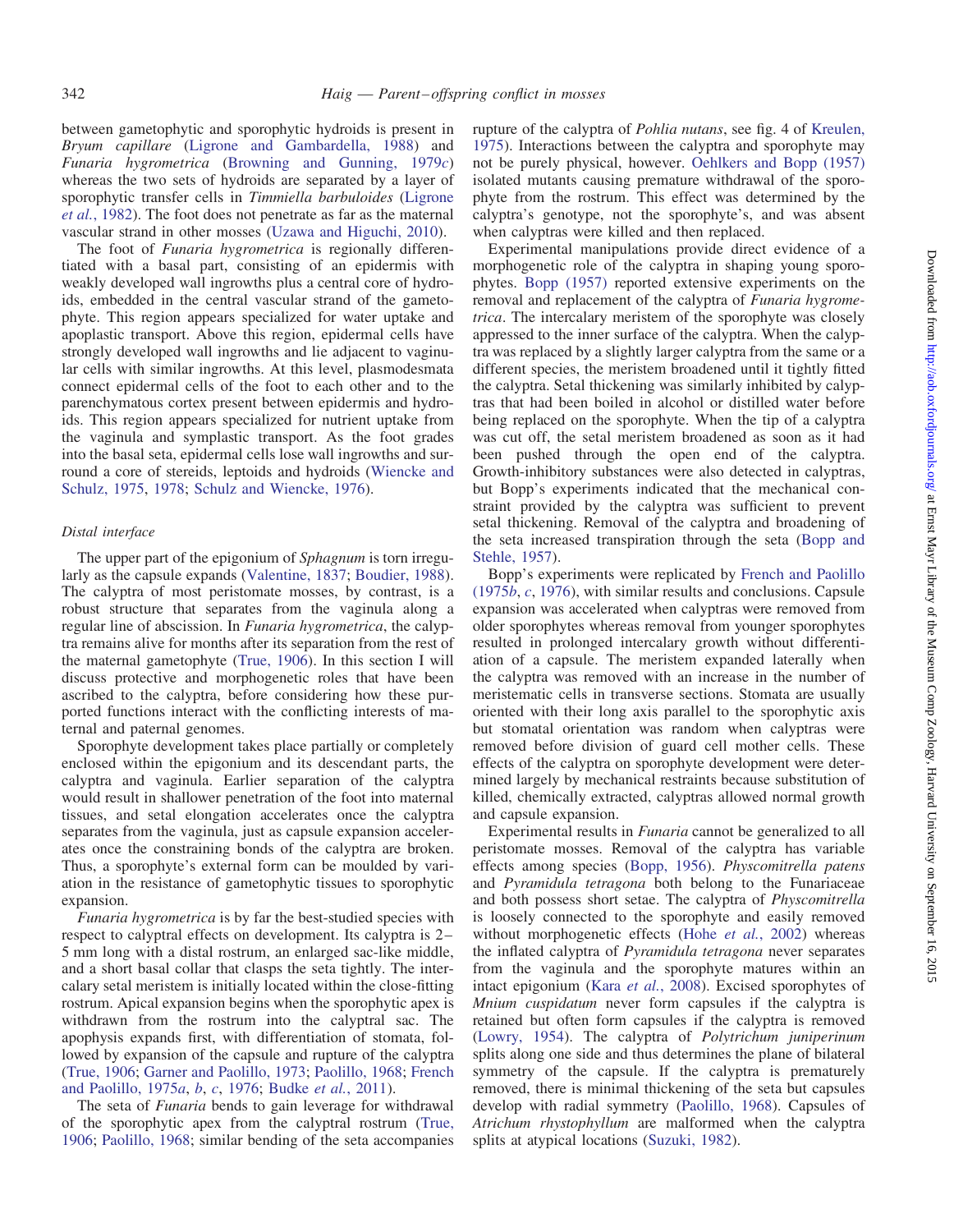Calyptras have been proposed to protect the sporophytic apex from desiccation ([Goebel, 1895](#page-7-0); [True, 1906;](#page-8-0) [Zielinski,](#page-8-0) [1909;](#page-8-0) [Irmscher, 1912;](#page-7-0) [Janzen, 1917;](#page-7-0) [Bopp and Stehle,](#page-7-0) [1957\)](#page-7-0). Thus, the thick cuticle of the calyptra of Funaria hygrometrica has been interpreted as a form of maternal care to prevent drying of the sporophyte's tender tip ([Budke](#page-7-0) et al., [2011\)](#page-7-0). The sporophytic tip wilts if the calyptra is prematurely removed because the sporophyte only develops an effective cuticle on surfaces as they are exposed during the course of normal development ([Budke](#page-7-0) et al., 2012). Parental care enabling offspring helplessness is a recurring theme in evolutionary biology.

Normal sporophyte development depends on the presence of the calyptra and its premature removal has adverse consequences for sporophyte fitness. But some effects of the calyptra seem 'designed' to restrict nutrient transfer to the sporophyte. More copious transpiration, and greater flow of nutrients, could be maintained through a thicker seta but the calyptra tightly constrains lateral expansion of the intercalary meristem and limits setal thickness. Moreover, transpiration is strongly inhibited while the calyptra covers the apophysis. Such a mixture of maternal solicitude and restraint is precisely what is predicted by modern evolutionary theory ([Haig, 2010](#page-7-0)).

#### Biphasic nutrition

The properties of the calyptra suggest that postembryonic nutrition of the sporophyte is biphasic. Most nutrients are probably transported by a symplastic route while the calyptra occludes stomata of the apophysis. Once stomata are exposed, apoplastic transport via hydroids is predicted to become a major route by which nutrients are translocated to the developing capsule.

Such a biphasic pattern has been reported in Funaria hygrometrica: setal leptoids degenerate before meiosis but transpiration in hydroids is maintained for another month [\(Schulz and](#page-8-0) [Wiencke, 1976;](#page-8-0) [Wiencke and Schulz, 1978\)](#page-8-0). Leptoids probably degenerate about the time stomata become functional after calyptral rupture (cf. [Garner and Paolillo, 1973\)](#page-7-0). [Wiencke and Schulz \(1978\)](#page-8-0) emphasized nutrient transport via leptoids in the first phase and water transport via hydroids in the second, but hydroids probably play a role in nutrient transport during the second phase (cf. [Ligrone and](#page-7-0) [Gambardella, 1988](#page-7-0)).

## TESTING THE PREDICTIONS

The major prediction of this paper is that moss sporophytes have evolved to take more nutrients from maternal gametophytes than maternal gametophytes have evolved to supply, resulting in ongoing evolutionary conflict. If transpiration has a major role in sporophytic nutrition, then sporophytes should possess adaptations to increase transpiration and maternal gametophytes adaptations to reduce transpiration.

Setal elongation before spore maturation is predicted to place stomata above the boundary layer and thus increase transpiration and the delivery of nutrients to the developing capsule. Because nutrient translocation is predicted to be an important function of transpiration, moss sporophytes are predicted to exhibit low water-use efficiencies with stomata open at night. Before stomata are exposed to the atmosphere, however, nutrients must be transferred to the growing tip of the sporophyte by other means. During this phase, sporophytes are predicted to maintain lower osmotic potentials than gametophytes to facilitate movement of water and solutes into the sporophyte from the gametophyte.

Maternal adaptations are predicted at the placental interface to control rates of nutrient transfer and these adaptations are predicted to be opposed by sporophytic or paternal adaptations to increase transfer. Moss developmental genetics is in its infancy but distinct roles are predicted for genes of maternal and paternal origin in placental and stomatal development and physiology.

Comparative studies hold particular promise for testing the ideas presented in this paper. Information about sporophyte nutrition is missing for key taxa. Takakia has capsules borne on setae that elongate before spore maturity (like peristomate mosses) but lack stomata. Oedipodium possesses numerous stomata on an elongated 'pseudoseta' ([Crum, 2007;](#page-7-0) [Shimamura](#page-8-0) [and Deguchi, 2008\)](#page-8-0). Hornwort sporophytes possess stomata but exhibit rapid external conduction of water [\(Isaac, 1941\)](#page-7-0). Studies of sporophytic water relations and nutrition in these taxa will be of particular interest.

Considerable diversity exists among peristomate mosses in relations between calyptras and sporophytes, in length of setae, and in number and distribution of stomata. Sporophytes in the Polytrichaceae, for example, typically possess many, large stomata associated with well-developed assimilative tissue in the apophysis, but some members of the family have capsules without stomata (Paton and Pierce, 1957). An understanding of how sporophyte nutrition differs between taxa with and without stomata will be of particular interest. Archidium species, to take another example, produce the largest spores of any moss in setaless capsules, without stomata, covered by a flimsy 'calyptra' that tears irregularly as the capsule expands [\(Brown and Lemmon, 1985\)](#page-7-0). Why this combination of unusual features? Archidium is monoicous. The answer may, in part, be related to diminished conflict associated with frequent self-fertilization of Archidium gametophytes.

Dioicous mosses produce unisexual gametophytes, either male or female, whereas monoicous mosses produce bisexual gametophytes. When a bisexual gametophyte fertilizes itself, a sporophyte's dad is also its mum. The sporophyte and its single haploid parent are genetically identical at all loci, except that each locus is present in double dose in the sporophyte. Therefore, the genetic interests of maternal and paternal genes will converge as the frequency of gametophytic selfing increases and the degree of conflict will correspondingly diminish. Other things being equal, sporophytes of monoicous mosses are predicted to have shorter setae, smaller capsules, fewer and smaller stomata, and to be less profligate in their use of water than the sporophytes of dioicous mosses.

## ACKNOWLEDGMENTS

Special thanks to Kirsten Bomblies and Richard Bondi for help with translations and to Jessica Budke, Jonathan Shaw and Robert Trivers for comments on the manuscript. The paper, in its multiple incarnations, has benefited from the comments of several anonymous reviewers.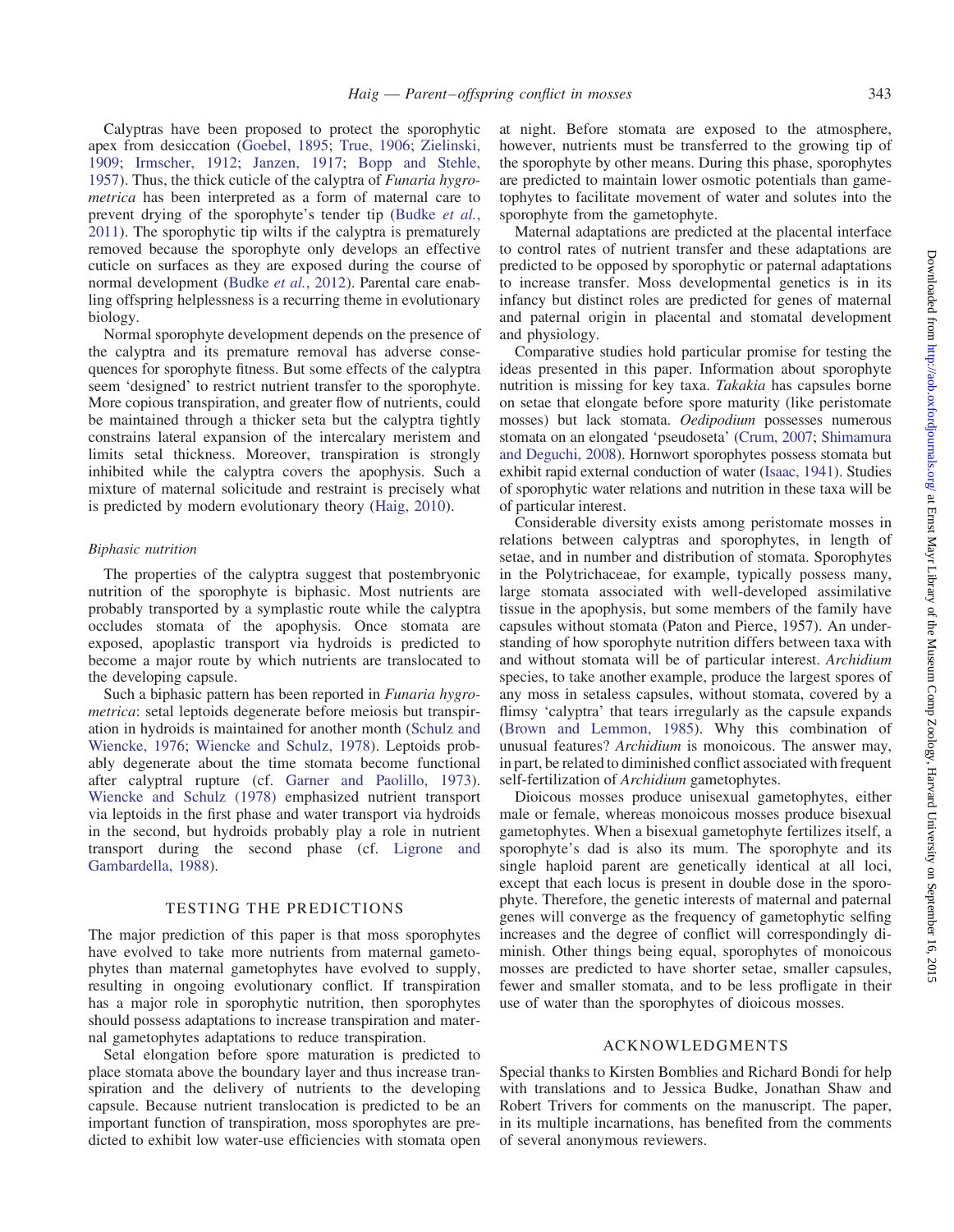#### LITERATURE CITED

- <span id="page-7-0"></span>Bopp M. 1956. Die Bedeutung der Kalyptra für die Entwicklung der Laubmoossporogone. Berichte der deutschen Botanischen Gesellschaft 69: 455–468.
- Bopp M. 1957. Entwicklungsphysiologische Untersuchungen an Moosmutanten. I. Zur Wirkung der Laubmooskalyptra. Zeitschrift für induktive Abstammungs- und Vererbungslehre 88: 600–607.
- Bopp M, Stehle E. 1957. Zur Frage der Wasserleitung im Gametophyten und Sporophyten der Laubmoose. Zeitschrift für Botanik 45: 161–174.
- Bopp M, Weniger HP. 1971. Wassertransport vom Gametophyten zum Sporophyten bei Laubmoosen. Zeitschrift für Pflanzenphysiologie 64: 190–198.
- Boudier P. 1988. Différenciation structurale de l'épiderme du sporogone chez Sphagnum fimbriatum Wilson. Annales des Sciences Naturelles, Botanique (thirteenth series) 8: 143– 156.
- Bowman JL. 2011. Stomata: active portals for flourishing on land. Current Biology 21: R540–R541.
- Boyce CK. 2008. How green was *Cooksonia*? The importance of size in understanding the early evolution of physiology in the vascular plant lineage. Paleobiology 34: 179-194.
- Braithwaite R. 1893. On the anatomy of mosses. Journal of the Royal Microscopical Society 13: 137 –144.
- Brown RC, Lemmon BE. 1985. Phylogenetic aspects of sporogenesis in Archidium. Monographs in Systematic Botany from the Missouri Botanical Garden 11: 25-39.
- Browning AJ, Gunning BES. 1979a. Structure and function of transfer cells in the sporophyte haustorium of Funaria hygrometrica Hedw. I. The development and ultrastructure of the haustorium. Journal of Experimental Botany 30: 1233– 1246.
- Browning AJ, Gunning BES. 1979b. Structure and function of transfer cells in the sporophyte haustorium of Funaria hygrometrica Hedw. II. Kinetics of uptake of labelled sugars and localization of absorbed products by freeze-substitution and autoradiography. Journal of Experimental Botany 30: 1247– 1264.
- Browning AJ, Gunning BES. 1979c. Structure and function of transfer cells in the sporophyte haustorium of Funaria hygrometrica Hedw. III. Translocation of assimilate into the attached sporophyte and along the seta of attached and excised sporophytes. Journal of Experimental Botany 30: 1265– 1273.
- Budke JM, Goffinet B, Jones CS. 2011. A hundred-year-old question: is the moss calyptra covered by a cuticle? A case study of Funaria hygrometrica. Annals of Botany 107: 1279–1286.
- Budke JM, Goffinet B, Jones CS. 2012. The cuticle on the gametophyte calyptra matures before the sporophyte cuticle in the moss Funaria hygrometrica (Funariaceae). American Journal of Botany 99: 14–22.
- Caussin C, Fleurat-Lessard P, Bonnemain JL. 1983. Absorption of some amino acids by sporophytes isolated from Polytrichum formosum and ultrastructural characteristics of the haustorium transfer cells. Annals of Botany 51: 167–173.
- Chang Y, Graham SW. 2011. Inferring the higher-order phylogeny of mosses (Bryophyta) and relatives using a large, multigene plastid data set. American Journal of Botany 98: 839– 849.
- Chater C, Kamisugi Y, Movahedi M, et al. 2011. Regulatory mechanism controlling stomatal behavior conserved across 400 million years of land plant evolution. Current Biology 21: 1025-1029.
- Church AH. 1919. Thalassiophyta and the subaerial transmigration. London: Oxford University Press.
- Courtice GRM, Ashton NW, Cove DJ. 1978. Evidence for the restricted passage of metabolites into the sporophyte of the moss Physcomitrella patens (Hedw.) Br. Eur. Journal of Bryology 10: 191-198.
- Cox CJ, Goffinet B, Shaw AJ, Boles SB. 2004. Phylogenetic relationships among the mosses based on heterogenous Bayesian analysis of multiple genes from multiple genomic compartments. Systematic Botany 29: 234–250.
- Crum HA. 2007. Oedipodiaceae Steere. In: Flora of North America, Volume 27. Bryophytes: Mosses, part 1. New York: Oxford University Press, 116–117.
- Duckett JG, Ligrone R. 2003. The structure and development of haustorial placentas in leptosporangiate ferns provides a clear-cut distinction between euphyllophytes and lycophytes. Annals of Botany 92: 513–521.
- Duckett JG, Pressel S, P'ng KMY, Renzaglia KS. 2009a. Exploding a myth: the capsule dehiscence mechanism and the function of pseudostomata in Sphagnum. New Phytologist 183: 1053-1063.
- Duckett JG, P'ng KMY, Renzaglia KS, Pressel S. 2009b. The function and evolution of stomata in bryophytes. Field Bryology 101: 38-40.
- Edwards D, Abbott GD, Raven JA. 1996. Cuticles of early land plants: a palaeoecophysiological evaluation. In: Kerstiens G. ed. Plant cuticles. Oxford: BIOS Scientific, 1-31.
- Edwards D, Kerp H, Hass H. 1998. Stomata in early land plants: an anatomical and ecophysiological approach. Journal of Experimental Botany 49 (special issue): 255–278.
- French JC, Paolillo DJ. 1975a. Intercalary meristematic activity in the sporophyte of Funaria (Musci). American Journal of Botany 62: 86–96.
- French JC, Paolillo DJ. 1975b. On the role of the calyptra in permitting expansion of capsules in the moss Funaria. Bryologist 78: 438–446.
- French JC, Paolillo DJ. 1975c. The effect of the calyptra on the plane of guard cell mother cell division in Funaria and Physcomitrium capsules. Annals of Botany 39: 233–236.
- French JC, Paolillo DJ. 1976. Effect of the calyptra on intercalary meristematic activity in the sporophyte of Funaria (Musci). American Journal of Botany 63: 492–498.
- Frey W, Hofmann M, Hilger HH. 2001. The gametophyte –sporophyte junction: unequivocal hints for two evolutionary lines of archegoniate land plants. Flora 196: 431– 445.
- Garner D, Paolillo DJ. 1973. On the functioning of stomates in Funaria. Bryologist 76: 423– 427.
- Goebel K. 1895. Archegoniatenstudien. 7. Über die Sporenausstreuung bei den Laubmoosen. Flora 80: 459–486.
- Goebel K. 1905. Organography of plants, especially of the Archegoniatae and Spermophyta. Part II. Special organography. Oxford: Clarendon Press.
- Graham LKE, Wilcox LW. 2000. The origin of alternation of generations in land plants: a focus on matrotrophy and hexose transport. Philosophical Transactions of the Royal Society of London B 355: 757–766.
- Gunning BES, Pate JS. 1969. "Transfer cells." Plant cells with wall ingrowths, specialized in relation to short distance transport of solutes—their occurrence, structure, and development. Protoplasma 68:  $107 - 133$
- Haberlandt G. 1886. Die Assimilationssystem der Laubmoos-Sporogonien.  $Flora$  69: 45–47.
- Haberlandt G. 1914. Physiological plant anatomy. London: Macmillan.
- Haig D. 1993. Genetic conflicts in human pregnancy. *Ouarterly Review of* Biology 68: 495-532.
- Haig D. 2006. Intragenomic politics. Cytogenetic and Genome Research 113: 68–74.
- Haig D. 2010. Fertile soil or no man's land: cooperation and conflict in the placental bed. In: Pijnenborg R, Brosens I, Romero R. eds. Placental bed disorders. Cambridge: Cambridge University Press, 165–173.
- Haig D, Wilczek A. 2006. Sexual conflict and the alternation of haploid and diploid generations. Philosophical Transactions of the Royal Society of London B 361: 335–343.
- Hohe A, Rensing SA, Mildner M, Lang D, Reski R. 2002. Day length and temperature strongly influence sexual reproduction and expression of a novel MADS-box gene in the moss Physcomitrella patens. Plant Biology 4: 595–602.
- Irmscher E. 1912. Über die Resistenz der Laubmoose gegen Austrocknung und Kälte. Jahrbücher für wissenschaftliche Botanik 50: 387-449.
- **Isaac I. 1941.** The structure of *Anthoceros laevis* in relation to its water supply. Annals of Botany 5: 339-351.
- Janzen P. 1917. Die Haube der Laubmoose. Hedwigia 58: 156-280.
- Jennings OE. 1928. The ancestry of the mosses. *Bryologist* 31: 10–15.
- Kara R, Ezer T, Düzenli A. 2008. Pyramidula tetragona (Funariaceae) new to Turkey. Bryologist 111: 494– 495.
- Kreulen DJW. 1975. Notes on the early development of the sporophyte in the Bryales. Lindbergia 3: 1– 13.
- Lal M, Narang A. 1985. Ultrastructural and histochemical studies of transfer cells in the callus and apogamous sporophytes of Physcomitrium coorgense Broth. New Phytologist 100: 225–231.
- Ligrone R, Duckett JG. 2011. Morphology versus molecules in moss phylogeny: new insights (or controversies) from placental and vascular anatomy in Oedipodium griffithianum. Plant Systematics and Evolution 296: 275–282.
- Ligrone R, Gambardella R. 1988. The sporophyte– gametophyte junction in bryophytes. Advances in Bryology 3: 225– 274.